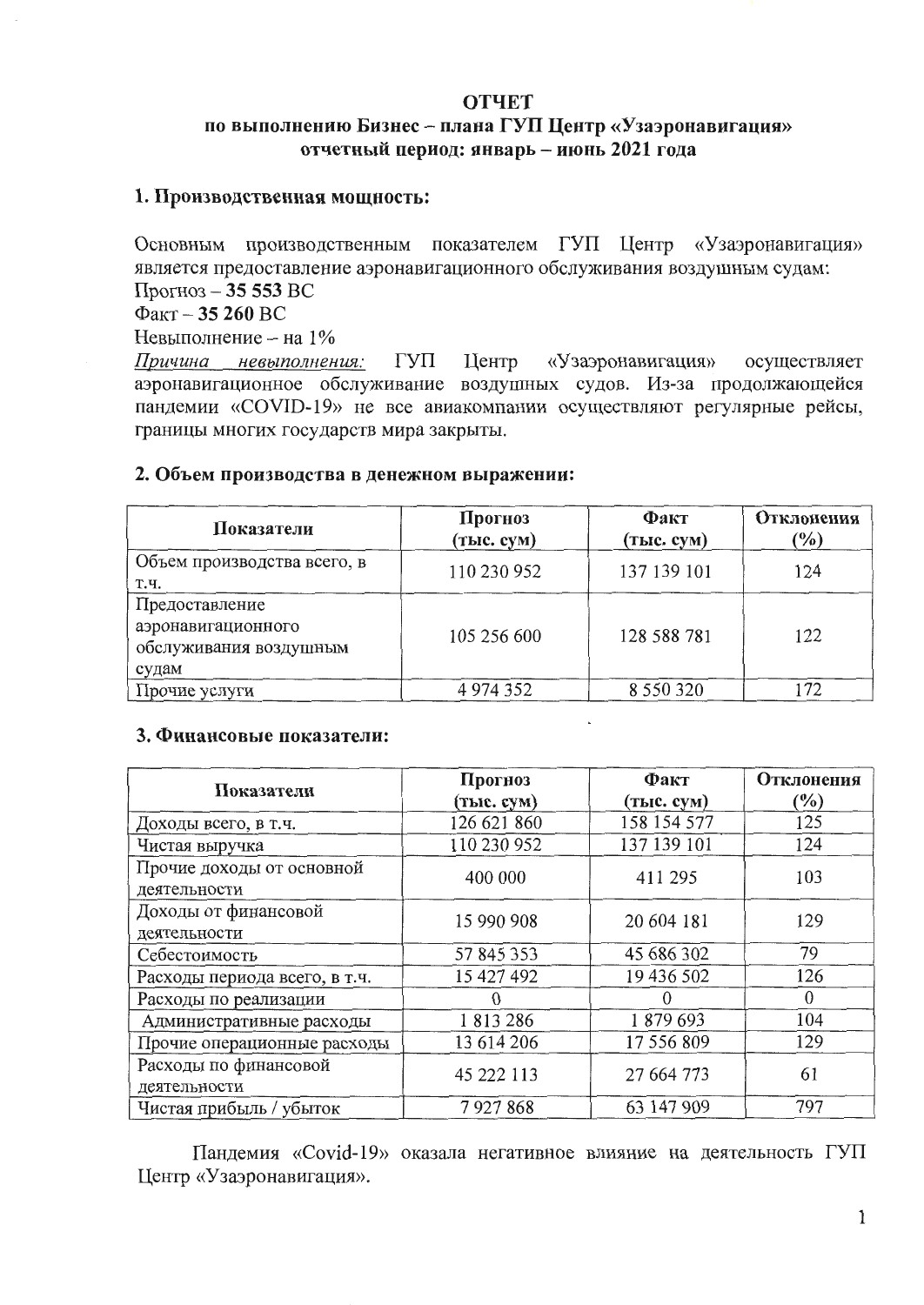Чистая выручка от реализации услуг выросла на 24% к прогнозу. Постепенно авиационные перевозки увеличиваются. Однако регулярные авиарейсы не возобновились, выполняются грузовые и чартерные авиарейсы. Тем более, что в Европе и России вновь объявляются усиление карантинных мер. Есть опасение, что это может привести к вводу ограничений авиаперевозок.

Себестоимость, по отношению к прогнозу, снизилась на 21%.

Расходы периодов выросли в равнении с прогнозом на 26%.

На 39% снизилась статья Расходы по финансовой деятельности.

Чистый финансовый результат вырос по отношению к планируемому на 697%.

#### 4. Налоги:

| Показатели                                               | Прогноз<br>(тыс. сум) | Факт<br>(тыс. сум) | Отклонения<br>$(\%)$ |
|----------------------------------------------------------|-----------------------|--------------------|----------------------|
| Всего налоги и обязательные<br>платежи в бюджет, в т.ч.: | 9 430 420             | 13 336 469         | 141                  |
| Налог на прибыль                                         | 199 034               | 2 2 1 9 0 9 1      | 1115                 |
| НДС                                                      | $-260$ 125            | $-160812$          | 62                   |
| <b>Акциз</b>                                             |                       |                    |                      |
| <b>ЕСП</b>                                               | 4 238 299             | 5 3 8 6 1 7 7      | 127                  |
| Налог на пользование недрами                             |                       |                    |                      |
| Другие                                                   | 5 253 212             | 5 892 013          | 112                  |

Отрицательное значение Налога на добавленную стоимость (НДС): в Кодекса Республики соответствии  $\overline{c}$ CT. 263 Налогового Узбекистан налогообложение услуг, связанных с международными перевозками, производится по нулевой ставке. Соответственно, возникает НДС к возврату из Бюджета, т.е. сумма НДС, принимаемого к зачету выше, чем сумма НДС от реализации услуг.

### 5. Распределение чистой прибыли:

| Наименование                                   | Прогноз<br>(тыс. сум) | Факт<br>(тыс. сум) | Отклонения<br>$( \% )$ |
|------------------------------------------------|-----------------------|--------------------|------------------------|
| Чистая прибыль                                 | 7927868               | 63 147 909         | 797                    |
| На выплату дивидендов всего,<br><b>B</b> T. Y. |                       |                    |                        |
| По Гос. доле                                   |                       |                    |                        |
| Их них оплачена                                |                       |                    |                        |
| В резервный фонд                               |                       |                    |                        |
| На развитие предприятия                        |                       | 59 990 514         |                        |
| другие                                         |                       | 3 157 395          |                        |

В соответствии с Законом Республики Узбекистан № 3РУ-657 от 25.12.2020г. (статья 12): «Государственные предприятия и юридические лица с долей государства в уставном капитале в размере 50 процентов и более по итогам 2020 года до 1 июля 2021 года начисляют отчисления в размере не менее 50 процентов от чистой прибыли в Государственный бюджет Республики Узбекистан и дивиденды по государственной доле и перечисляют в бюджеты соответствующего уровня не позднее 1 сентября 2021 года».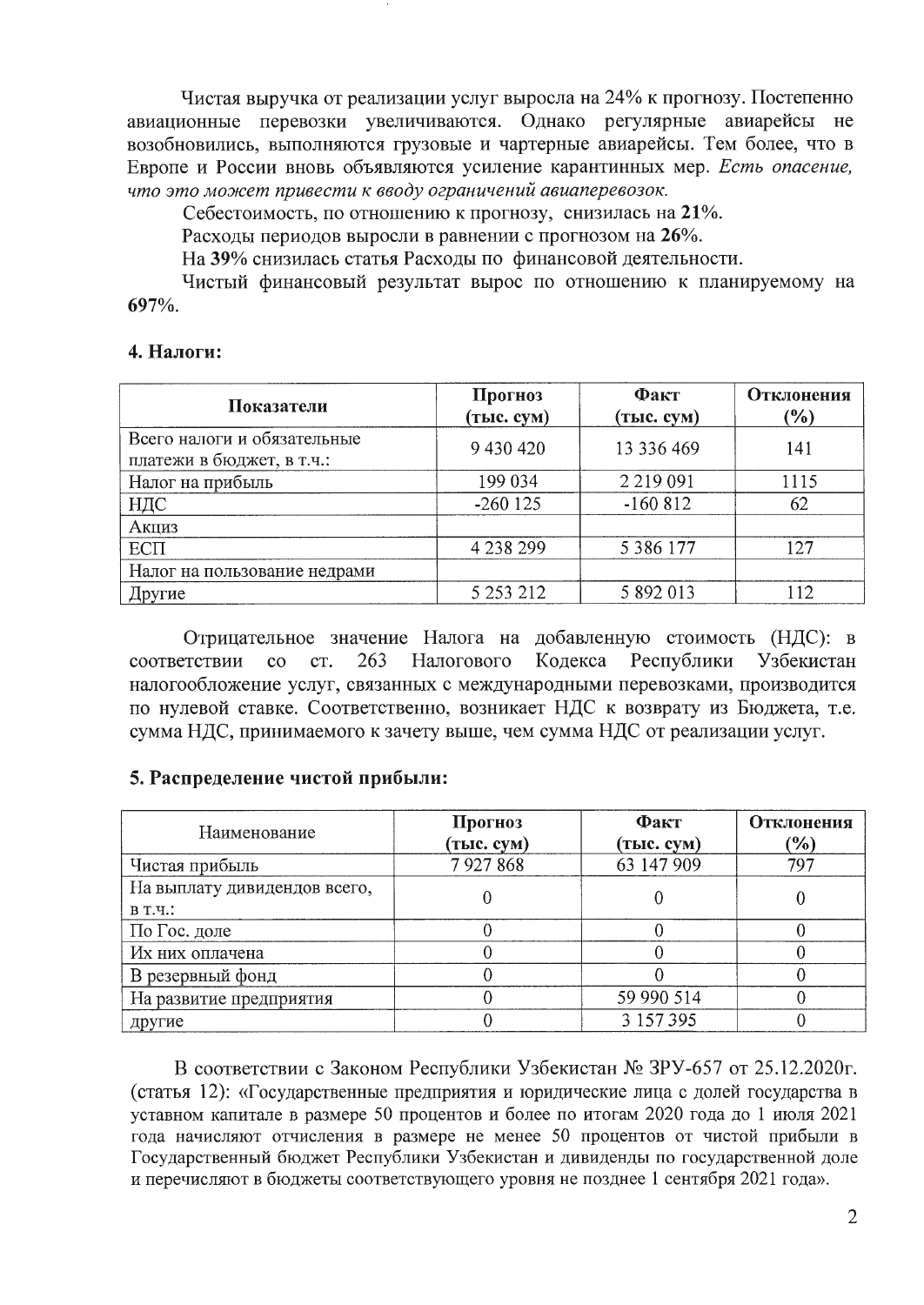По итогам 2020 г. чистый финансовый результат - отрицательный.

# 6. Задолженность:

| Наименование                  | На начало<br>отчетного<br>периода<br>(тыс. сум) | План<br>$($ TbIC. CYM $)$ | На конец<br>отчетного<br>периода<br>(тыс. сум) | Из них<br>просроченная<br>(TbIC. CYM) |
|-------------------------------|-------------------------------------------------|---------------------------|------------------------------------------------|---------------------------------------|
| Дебиторская<br>задолженность  | 83 708 368                                      | 102 195 724               | 96 891 846                                     | 502 831                               |
| Кредиторская<br>задолженность | 52 537 810                                      | 16 145 970                | 28 915 828                                     |                                       |

Просроченная дебиторская задолженность образовалась в результате неуплаты за оказанные аэронавигационные услуги иностранным авиакомпаниям, выполнявшим транзитные полеты в воздушном пространстве Республики Узбекистан.

Не поступление выручки за оказанные услуги связано с банкротством авиакомпаний, лишением авиакомпаний Сертификата эксплуатанта, окончанием лизинга воздушных судов, изменением авиакомпанией географии полетов, авиакатастрофами.

ГУП Центр «Узаэронавигация» принимает следующие меры для ликвидации сложившейся просроченной дебиторской задолженности:

- прекращается оказание аэронавигационных услуг авиакомпаниям - должникам; -выставляются претензии в адрес авиакомпании - должника;

- ведется переписка с Авиационными властями государств, чьи авиакомпании являются должниками;

- для содействия в решении вопроса по погашению просроченной дебиторской задолженности привлекается Министерство иностранных дел Республики Узбекистан, Посольства и консульства стран, чьи авиакомпании являются должниками.

Рост кредиторской задолженности (по сравнению с планом) связан с получением ГУП Центр «Узаэронавигация» ссуды для погашения кредитных обязательств по внешнему долгу. Просроченной кредиторской задолженности предприятие не имеет.

### 7. Внешний долг:

| Наименование                         | Остаток на<br>начало периода<br>(01.01.2021r.) | Получено<br>(тыс. долларов<br>CIIIA) | Погашено<br>(тыс.<br>долларов<br>CIIIA) | Остаток на<br>конец периода<br>(01.07.2021r.) |
|--------------------------------------|------------------------------------------------|--------------------------------------|-----------------------------------------|-----------------------------------------------|
| Внешний долг<br>предприятия, в т.ч.: | 28 000                                         |                                      | 2626                                    | 25 3 7 4                                      |
| Под гарантию<br>Государства          | 28 000                                         |                                      | 2626                                    | 25 3 7 4                                      |
| Без гарантии<br>Государства, в т.ч.  |                                                | -                                    |                                         |                                               |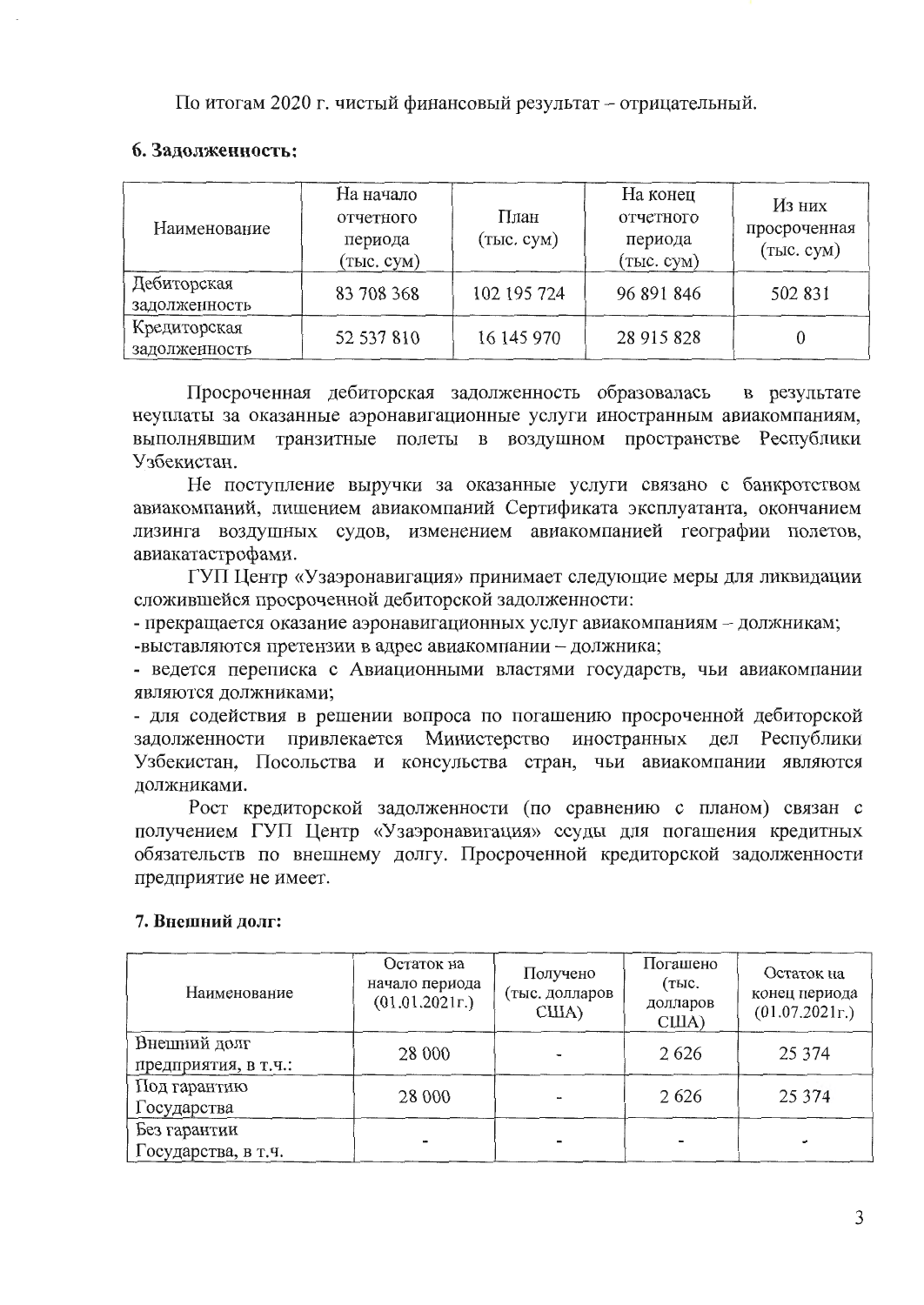| Поручительство        |  |  |
|-----------------------|--|--|
| подведомственных      |  |  |
| организаций           |  |  |
| Под гарантию самого   |  |  |
| предприятия           |  |  |
| Поручительство прочих |  |  |
| организаций           |  |  |

Предприятие имеет кредитные обязательства по контракту, заключенному между НАК «Узбекистон хаво йуллари» и «Аления Маркони Системз» (Италия) на модернизацию радиотехнического оборудования обеспечения полетов воздушных судов аэропортов Самарканд, Бухара, Ургенч. Финансирование контракта проводилось под гарантию Правительства: контракты Министерства Финансов Республики Узбекистан - UZB-P3 от 17.12.1996г и UZB-P5 от 14.12.1996г и банка ЈВІС (Япония). Оборудование введено в эксплуатацию в 2000 году.

Отсрочка по погашению кредита была предоставлена до 20.12.2006 года. Расчеты по кредиту будут производиться до 2026 и 2029 г.г. по графику платежей (в июне и декабре).

#### 8. Внешнеторговая и внешняя финансовая деятельность предприятия:

| Показатели                  | Прогноз<br>(тыс. долларов<br>CIIIA) | Факт<br>(тыс. долларов<br>CIIIA) | Отклонения<br>(%) |
|-----------------------------|-------------------------------------|----------------------------------|-------------------|
| Объем экспорта              | 9472                                | 10 534                           |                   |
| Объем импорта               | 943                                 | 233                              | 25                |
| Торговый баланс (разница    | 8 5 2 9                             | 10 301                           | 121               |
| между экспортом и импортом) |                                     |                                  |                   |
| Валютная потребность        |                                     |                                  |                   |

#### 9. Ключевые показатели эффективности:

В соответствии с Положением «О критериях оценки эффективности деятельности акционерных обществ и других хозяйствующих субъектов с долей государства» (Приложение № 1 к Постановлению Кабинета Министров Республики Узбекистан от 28.07.2015г. № 207) и Приложением к Постановлению Кабинета Министров республики Узбекистан от 09.12.2020г. № 775 «О мерах по дальнейшему совершенствованию системы аттестации исполнительного органа предприятия с государственным участием», ГУП Центр «Узаэронавигация» разработаны Ключевые показатели эффективности деятельности предприятия.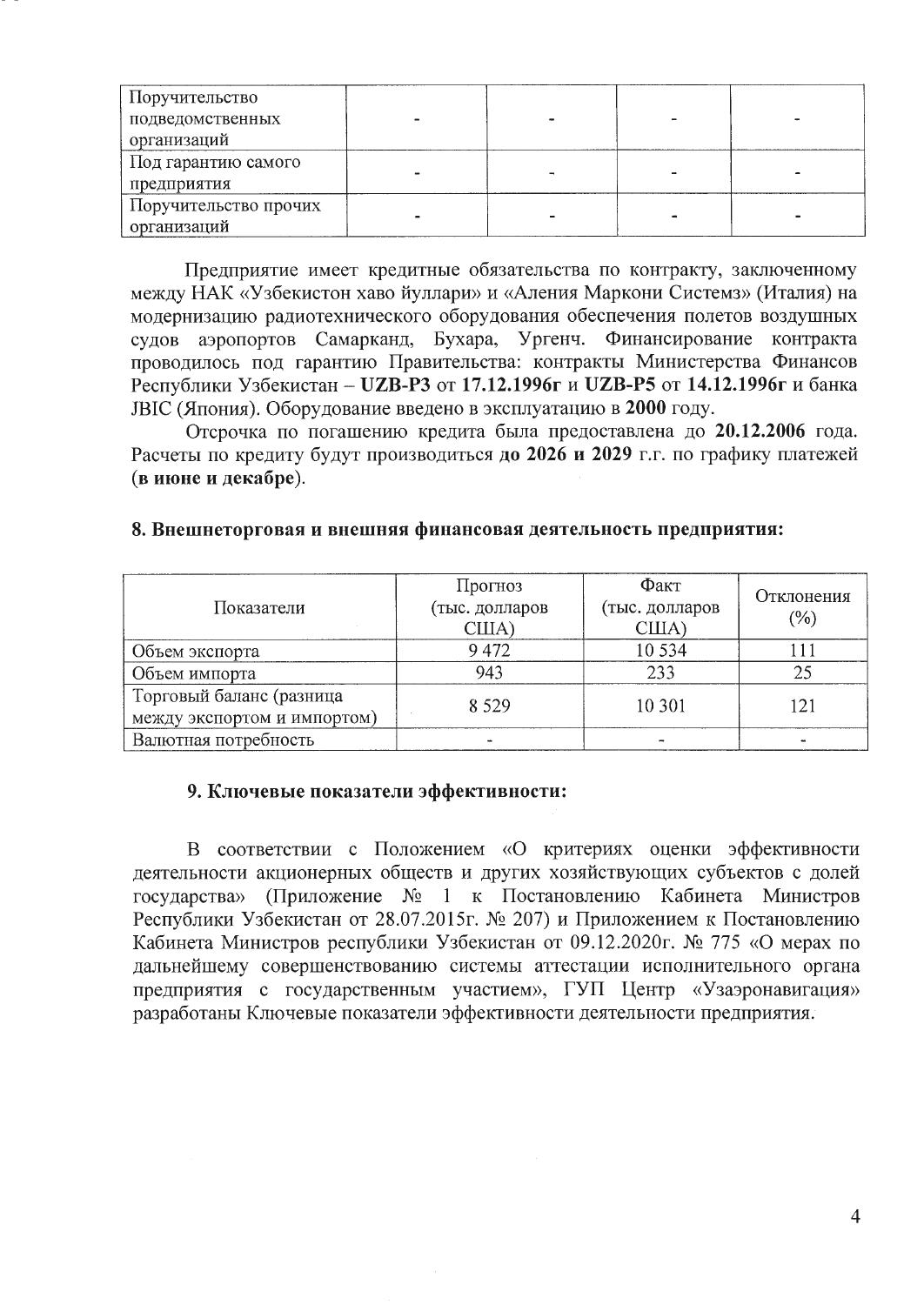| $N_2$ | Показатель                                                                        | Hop-<br>матив | Удель-<br>ный вес<br>$(\%)$ | Прогноз      | Факт      | Процент<br>выпол-<br>нения<br>(%) | КПЭ<br>$C*F/100$ |
|-------|-----------------------------------------------------------------------------------|---------------|-----------------------------|--------------|-----------|-----------------------------------|------------------|
|       | $\mathbf A$                                                                       | B             | $\mathbf C$                 | D            | E         | F                                 | $\mathbf G$      |
| 1.    | Выполнение прогноза<br>чистой выручки от<br>реализации (тыс. сум)                 |               | 15                          | 110230952    | 137139101 | 124,411                           | 18,662           |
| 2.    | Выполнение прогноза<br>чистой прибыли (тыс. сум)                                  |               | 15                          | 7883442      | 63147909  | 801,02                            | 120,153          |
| 3.    | Рентабельность активов                                                            | > 0,05        | 8                           | 0,07         | 0,114     | 163,429                           | 13,074           |
| 4.    | Коэффициент<br>использования<br>производственных<br>мощностей                     | > 0.05        | 8                           | $\mathbf{1}$ | 0,99      | 99                                | 7,92             |
| 5.    | Коэффициент<br>покрытия<br>(платежеспособности)                                   | >0,2          | 13                          | 7,04         | 4,529     | 64,332                            | 8,363            |
| 6.    | Коэффициент<br>финансовой<br>независимости                                        | >1            | 13                          | 11,59        | 8,853     | 76,395                            | 9,93             |
| 7.    | Показатель<br>выполнения<br>параметров экспорта (в % к<br>установленному заданию) |               | 15                          | 100          | 111       | 111                               | 16,65            |
| 8.    | Коэффициент<br>независимости<br><b>OT</b><br>иностранной валюты                   | <1            | 13                          | 0,09         | 0,02      | 22,222                            | 2,889            |
|       | Всего:                                                                            |               | 100,00                      |              |           |                                   | 197,641          |

9.1. Выполнение прогноза чистой выручки от реализации (в тыс. сум) характеризует финансовое состояние предприятия, показывает объем продаж, сумму денежных средств, полученных от реализации произведенной продукции, оказанных услуг, выполненных работ. Целесообразно рассмотрение показателя в динамике и в сравнение с бизнес-планом.

9.2. Выполнение прогноза чистой прибыли (убытка) (в тыс. сум) - отображает деятельности организации показывает, насколько результат  $\, {\rm N}$ выгодно осуществление рода деятельности. Целесообразно данного рассмотрение показателя в динамике и в сравнение с бизнес-планом.

активов (%) - показывает уровень 9.3. Рентабельность прибыльности финансово-хозяйственной деятельности (убыточности) организации. Если коэффициенты рентабельности за отчетный период: имеют значение ниже нуля (минусовой показатель), то организация считается убыточной; имеют значение ниже 0,05, то организация считается низкорентабельной (кроме предприятиймонополистов).

9.4. Коэффициент использования производственных мошностей характеризует степень загрузки производственных мощностей предприятия, выраженных как отношение фактического объема выпуска продукции к максимально возможному (без учета арендуемых и консервированных мощностей).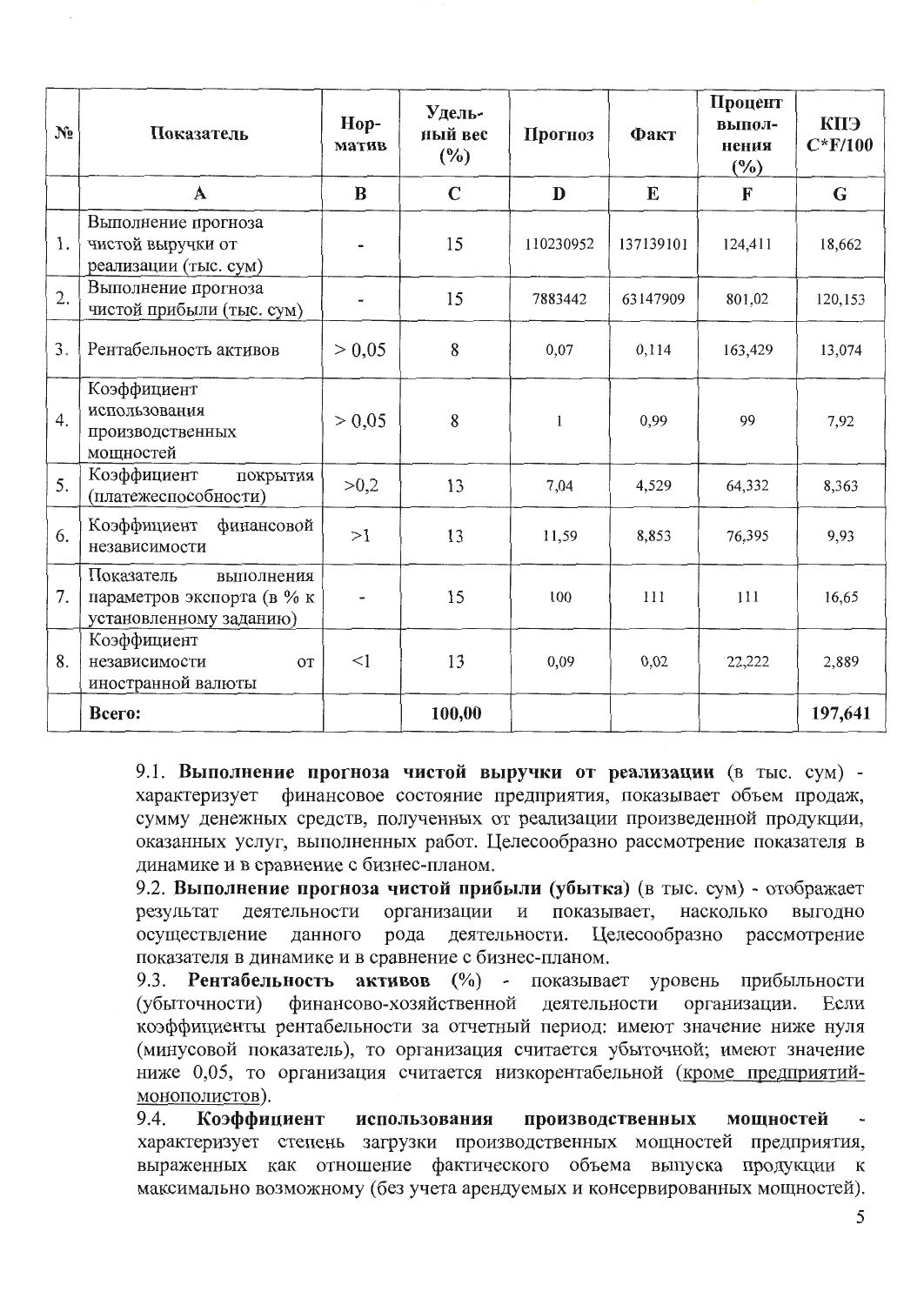Если коэффициент использования производственных мощностей за отчетный период ниже 0,5 или среднеотраслевого, то у данной организации низкий уровень использования производственных мощностей.

9.5. Коэффициент покрытия (платежеспособности) - показывает платежные возможности краткосрочных обязательств организации, оцениваемые при условии не только своевременных расчетов с дебиторами и благоприятной реализации готовой продукции, но и прочих элементов текущих (оборотных) активов. Минимальное значение этого коэффициента — 0,2. Если коэффициент платежеспособности на конец отчетного периода имеет значение ниже 1,25, организация по этому показателю считается неплатежеспособной. Уменьшение коэффициента говорит о снижении платежных возможностей организации.

9.6. Коэффициент финансовой независимости определяет степень обеспеченности возврата краткосрочных заемных средств собственными источниками. Если коэффициент соотношения собственных и краткосрочных заемных средств на конец отчетного периода имеет значение менее 1, это свидетельствует о наличии у организации финансового риска. Понижение коэффициента свидетельствует о повышении финансового риска организации.

9.7. Показатель выполнения параметров экспорта (в % к установленному заданию) - целевой показатель (прогноз) определяется соответствующей государственной программой уполномоченным или органом управления предприятия.

9.8. Коэффициент независимости от иностранной валюты - соотношение импорта и экспорта. Степень, в которой платежи за импортные товары покрываются за счет экспорта товаров. Если значение меньше 1 — положительное, если больше 1, оно отрицательно.

По всем ключевым показателям предприятие работает отлично.

# 11. Инвестиционные проекты ГУП Центр «Узаэронавигация»:

Инвестиционные проекты ГУП Центр «Узаэронавигация» не включены в Инвестиционную программу Республики Узбекистан.

|                                                                                                             |                               |                          | Источники<br>финансирования            |                                 |      | 1 полугодие |               |  |
|-------------------------------------------------------------------------------------------------------------|-------------------------------|--------------------------|----------------------------------------|---------------------------------|------|-------------|---------------|--|
| Наименование<br>инвестиционных проектов                                                                     | Ед.<br>изм.                   | Объем<br>инвести-<br>ций | Собственные<br>предприятия<br>гредства | чники<br>Внешние<br><b>HCTO</b> | план | факт        | $\frac{0}{0}$ |  |
| Реконструкция аэропорта<br>Самарканд в части<br>радиотехнического<br>обеспечения полетов<br>воздушных судов | Тыс.<br>долл.<br><b>CIIIA</b> | 2 041,8                  | 2 041,8                                | ä,                              | 1470 | 66          | 4,47          |  |
| Закупка, выполнение СМР<br>$\Pi 0$<br>установке<br>монтаж<br>И                                              | Тыс.<br>долл.                 | 1 3 2 7 , 5 8            | 1 3 2 7 , 5 8                          | $\blacksquare$                  | 0    | $\theta$    | 0             |  |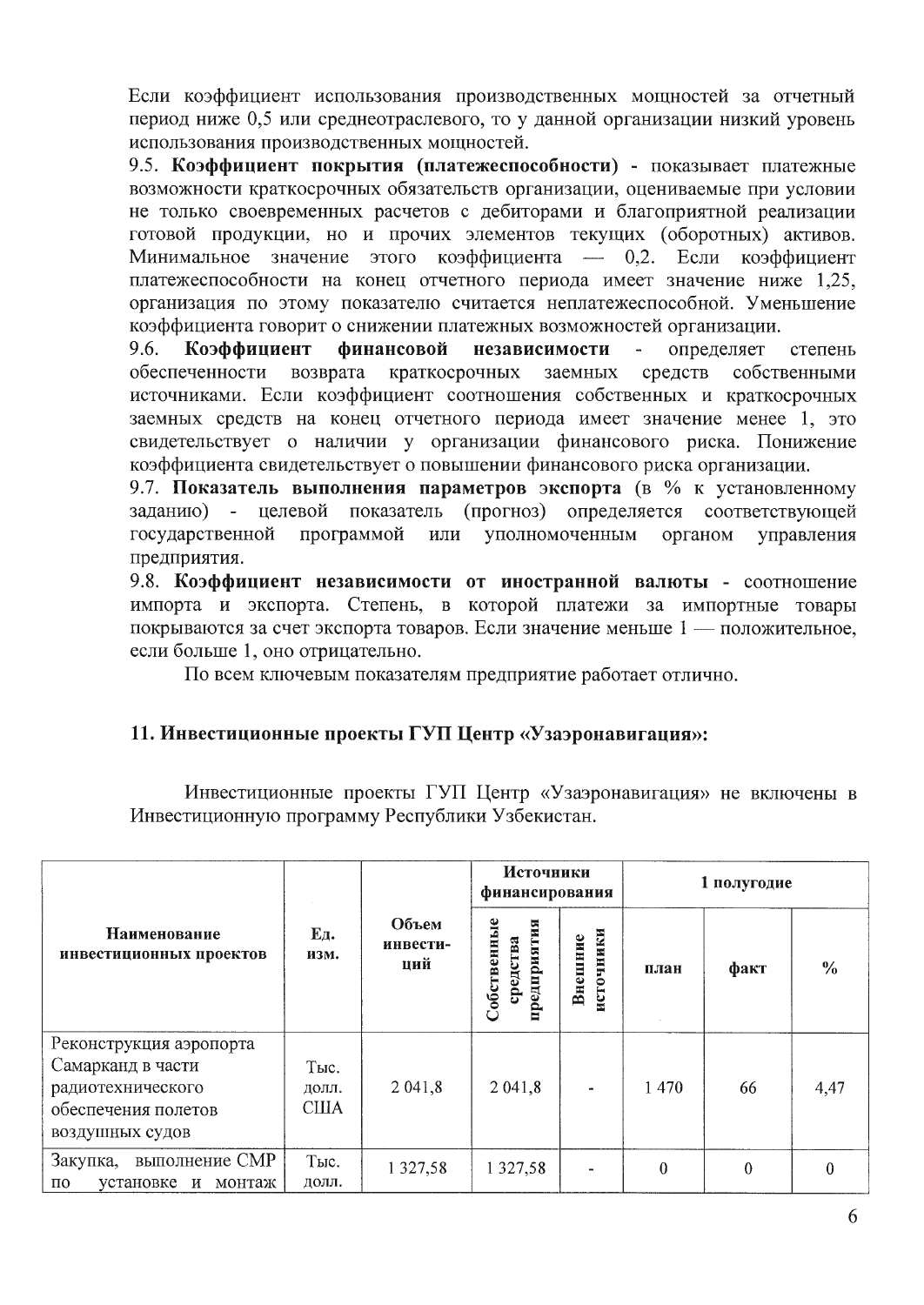| радиомаячной<br>системы<br>посадки с дальномерным<br>радиомаяком ILS/DME<br>(2)<br>$K-Ta$ )<br>ДЛЯ<br>аэродрома<br>$a/\pi$<br>Ташкент<br>2019-2022 г.г.                                                | <b>CIIIA</b>                |           |             |                  |                  |              |
|--------------------------------------------------------------------------------------------------------------------------------------------------------------------------------------------------------|-----------------------------|-----------|-------------|------------------|------------------|--------------|
| Реконструкция аэропорта<br>Термез в части<br>радиотехнического<br>обеспечения полетов<br>воздушных судов                                                                                               | Тыс.<br>долл.<br><b>США</b> | 3 9 9 4 9 | 3 9 9 4 , 9 | 632              | $\mathbf{0}$     | $\theta$     |
| Модернизация<br>метеорологического<br>оборудования<br>KPAMC-4<br>для аэродромов аэропортов<br>г.г. Бухара, Ургенч<br>2019-2021 г.г.                                                                    | Тыс.<br>долл.<br><b>США</b> | 527,6     | 527,6       | 93               | 94               | 101,95       |
| Закупка выполнение СМР<br>установке и монтаж<br>$\overline{a}$<br>метеооборудования<br>для<br>аэродрома Ташкент<br>2021-2022 г.г.                                                                      | Тыс.<br>долл.<br><b>США</b> | 1 1 7 2   | 1 1 7 2     | 53               | $\mathbf{0}$     | 0            |
| Строительство<br>здания<br>диспетчерского<br>пункта<br>(КДП)<br>смотровым<br>$_{\rm co}$<br>помещением<br>ДЛЯ<br>наблюдения и управления<br>воздушным движением в<br>аэропорту Нукус<br>2020-2023 г.г. | Тыс.<br>долл.<br>США        | 372,5     | 372,5       | $\mathbf{0}$     | $\Omega$         | $\theta$     |
| Приобретение<br>$\,$ M<br>монтаж<br>оборудования АС УВД для<br>Нукусского ТО УВД<br>2021-2023г.г.                                                                                                      | Тыс.<br>долл.<br><b>США</b> | 1 1 8 0   | 1 1 8 0     | $\boldsymbol{0}$ | $\boldsymbol{0}$ | $\mathbf{0}$ |

Инвестиционные проекты предприятия направлены на обеспечение безопасности полетов воздушных судов в воздушном пространстве и с посадками на аэродромы Республики Узбекистан.

В настоящее время проводится разработка контрактов по проекту «Реконструкция аэропорта Термез в части радиотехнического обеспечения полетов воздушных судов»

### 13. Рабочие места:

| Показатели                            | Количество |
|---------------------------------------|------------|
| Общее количество сотрудников, в т.ч.: | 434        |
| Количество сотрудников Центрального   | 122        |
| аппарата                              |            |
| Из них, сотрудники административного  |            |